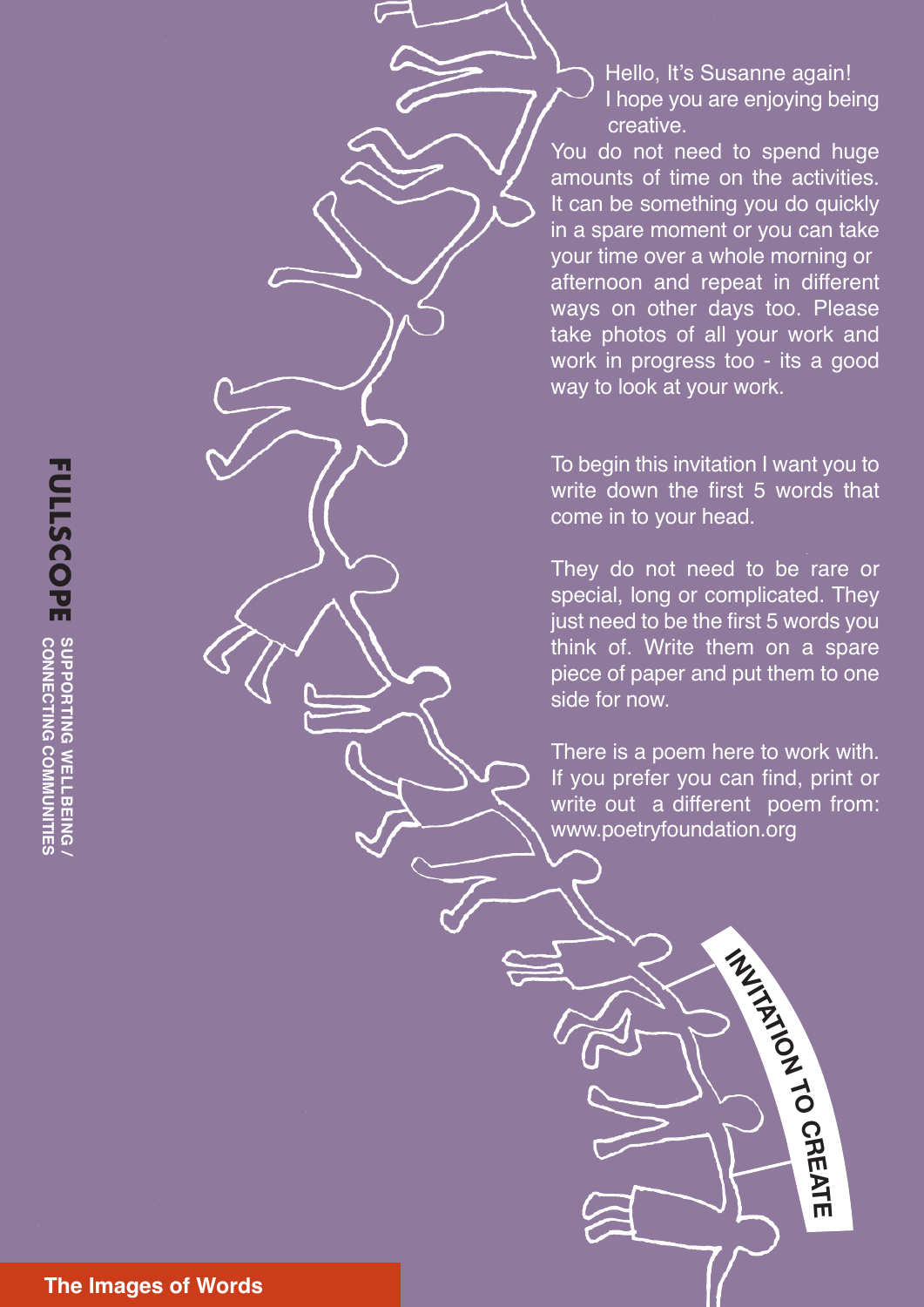Choose a poem included in this invitation. You do not have to understand the poem or like it. Just read it and see if any pictures come into your mind or if any phrases leap out at you and seem to make sense.

Maybe the words will remind you of something or someone. Maybe you will like a particular word or a group together. Read it out loud to see if it feels different with sound. Do you notice a rhythm or is it difficult and discordant?

Have fun with the words and play. Make some up!

#### Part one

Circle words that you like. Underline phrases or lines that make you think of something. Say words out loud.

Cross out all the rest of the poem apart from the things you like and that give you visual images.

Can you make another poem with all your favourite lines and words? It can be a nonsense poem. It can be a rhyming poem.

It doesn't have to be a poem, it can be just some words and phrases that attracted you. A not-a-poem. Add your words that you wrote earlier in different places in the text you have created.

poem poem

hope nope sope!

How does it change the meaning or the images in the poem? Do you want to add new words?

#### Part two

Arrange and illustrate your chosen words or new poem with drawings, pictures, textures and colours over a few pages in a little book that you can easily make.

Fold an A4 piece of coloured or white card or paper into 2 A5 sheets and tear or cut. Then fold your two pieces in two again and spoon them together and you have a little book. Or invent another way to make your book. There are many.

Don't worry if you don't know what to do straight away. Just cut out the words and play with them.

Distribute your words over the pages and illustrate them. You may not want to use them all.

Use any materials you have and that you can find in your home. Tissue paper, tinfoil, kitchen roll, bits of cardboard. Crayons or pens or paints.

Draw or paint your illustrations.

If you like gather and stick pictures from magazines, or wool, or bits of cloth.

Cut and stick and draw and write.

> Think about textures your words conjure up.

Some words might be about nature, some about the wind, some about an animal.

Or perhaps about ideas? How will you represent these on your pages?

Make your book and exhibit it somewhere in your home. It may also be something you can return to over a longer period. Please take photos to keep or share. Good luck!

Share your work with us [adm](https://www.facebook.com/Arts-Minds-142168742475426/)in@artsandminds.org.uk [#CreativeCare](https://twitter.com/search?q=%23CreativeCare&src=typed_query&f=live)டு **Section**